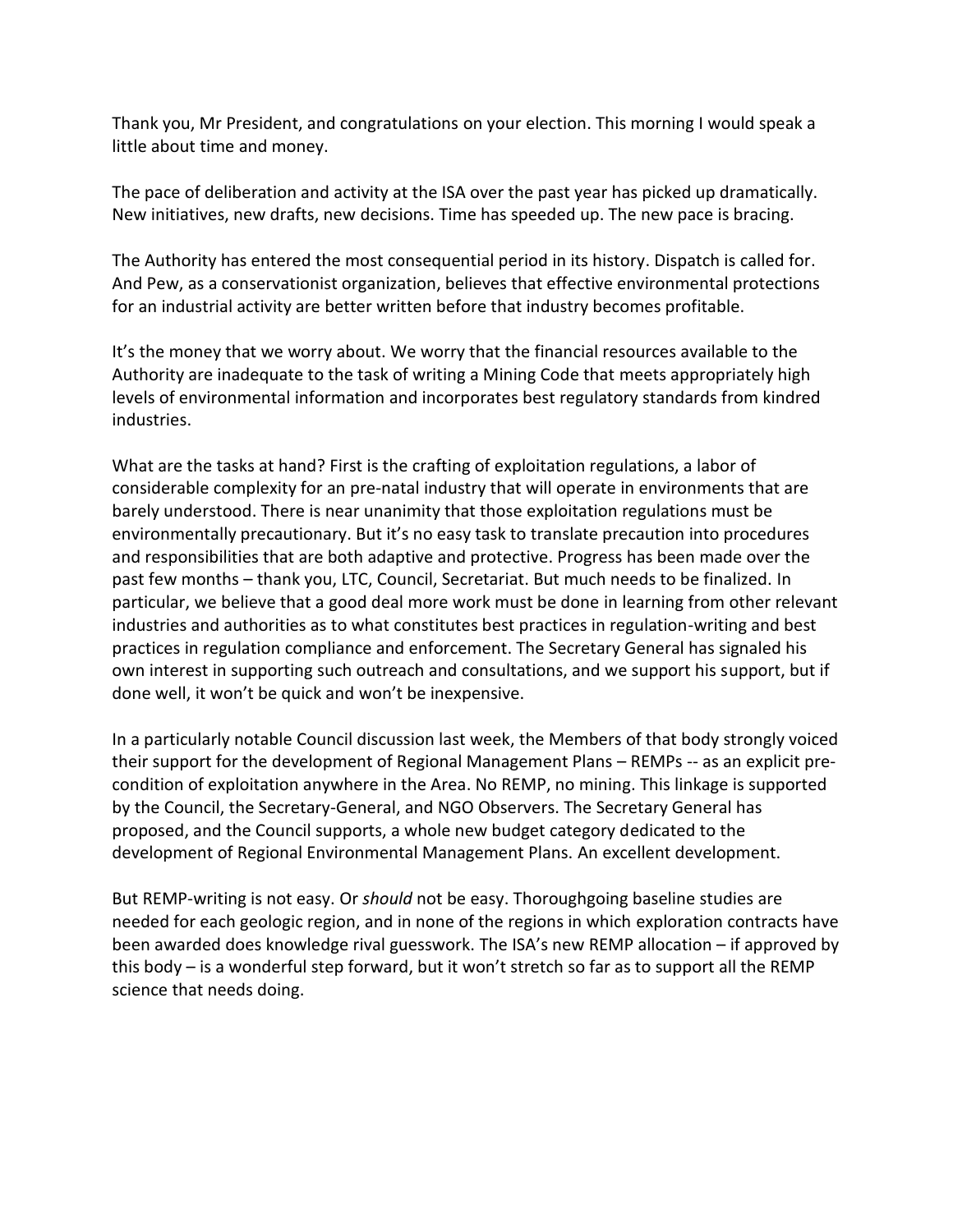At a side event last week that examined the grandfather of all REMPS – the 2012-2013 Regional Environmental Management Plan for the Clarion-Clipperton Zone – it was revealed that the combination of observations and suppositions of those days as to species and their relative populations throughout the Zone was far off the mark in many instances. The much better data of today are still sparse relative to the vastness of the CCZ, though it does appear that the APEIs of 2013 feature fewer species and smaller populations. Unavoidable ignorance should not stay the hand of the ISA in declaring giant non-mining zones – on the contrary – but it would be better if those giant no-mining boxes could be relied upon to preserve ecosystem integrities. And that will take cruises and samplings and assays. All very expensive.

If we know little about the CCZ, we know less about the triangle area of the Western Pacific. It was extremely generous and helpful of COMRA and the Chinese government to have cosponsored the first international workshop on a REMP for that zone – a significant step by any measure – but it will take more workshops based on more cruises to gain confidence that the ecosystems in that heterogeneous area are adequately understood. Again, that's why the nomining zones have to be very large, but it would be better for all if they could be drawn around places that assured optimal coverage. And *that* will require some time and much money. Even though the generosity of COMRA and other contractors and Sponsoring States is to be warmly welcomed, it would be unwise, we believe, to presume that interested regional parties should pay the lion's share of REMP expenses. REMPs must be developed by regional interests and non-regional interests, stakeholders included.

Another money issue seems equally troubling. That is the challenge of assuring the participation of representatives of developing countries in the governance of the Authority. The inadequacy of the Voluntary Trust Fund to assure the involvement of developing countries in ISA governance has been much lamented, and appropriately so. It is not an acceptable situation.

To render it acceptable will cost money. Just as it will cost money to maintain an adequatelyequipped Secretariat, an adequately-served LTC, and a scientifically respectable series of REMPs. All in the context of many national representatives imploring the Secretary General to hold down expenses. That imploring is not unreasonable, especially when coming from developing Member States.

The solution? It's easy for an Observer organization to urge more spending, but more spending is needed for finalizing exploitation regulations, payment mechanisms, consultation with experts from relevant fields, and the numerous workshops and studies that need to be undertaken for the REMPs. The only suggestion I can offer is for the representatives of developed countries – many of whom have already made their mark by generous outlays beyond their dues obligations – to discuss the creation of a special Five Year Fund in which special allocations are pledged to bridge the gap between the writing of a good rulebook and the onset of the exploitation activities it will govern.